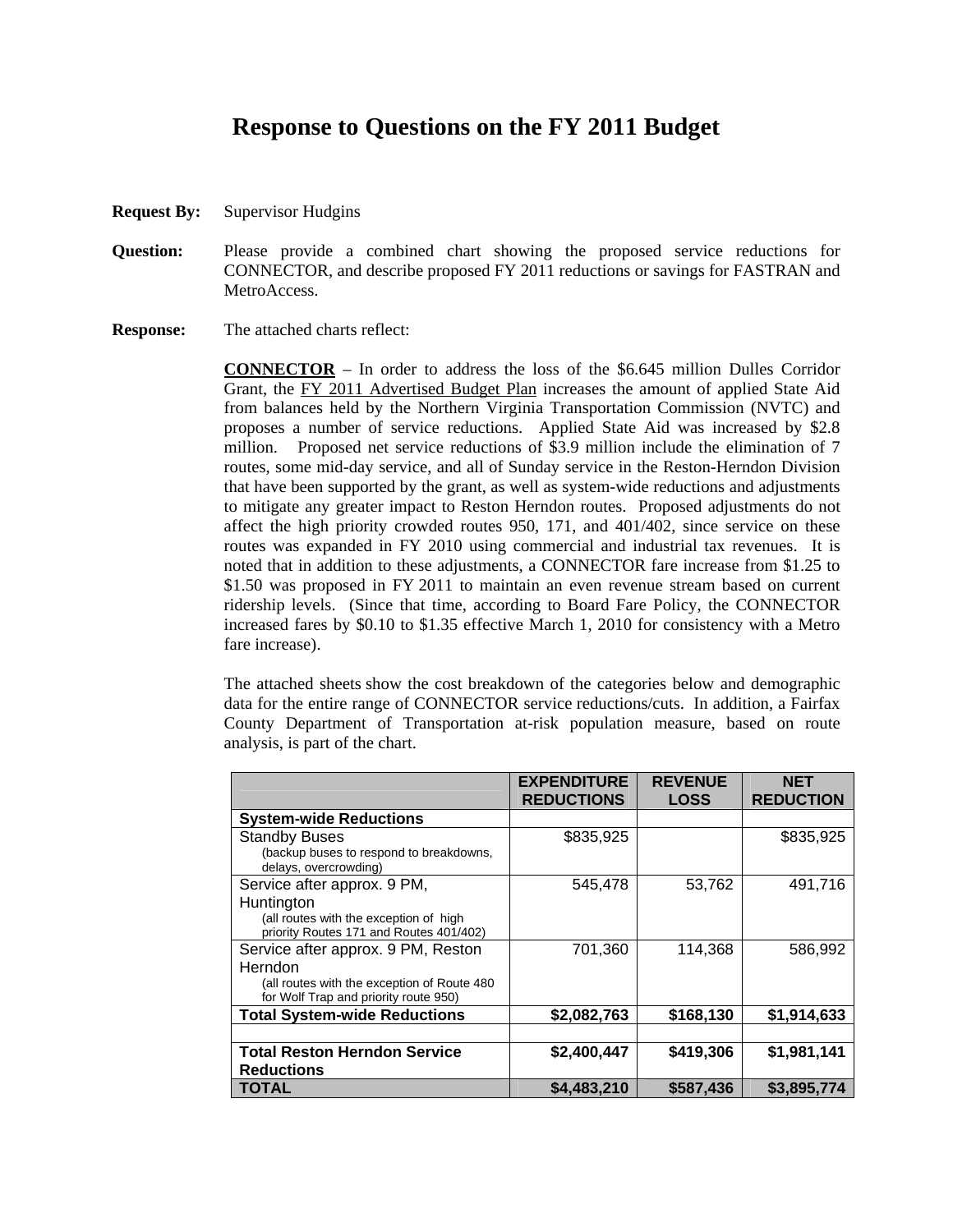**FASTRAN** – There are no proposed service level reductions in FASTRAN operations for FY 2011. FY 2011 savings of \$501,755 result primarily from a continuation of previously implemented FY 2010 Fairfax-Falls Church Community Services Board (CSB) reductions in transportation for Medicaid recipients. Following the CSB FASTRAN reductions implemented during FY 2010, significantly higher than anticipated savings were achieved in expenditures for attendant services because a disproportionate number of FASTRAN attendants became no longer necessary when the CSB's Medicaid consumers were transferred to Logisticare providers. Therefore, the elimination of the budget associated with the purchase of FASTRAN attendant services is proposed as part of the FY 2011 reductions within the CSB, resulting in savings of \$501,755.

**MetroAccess** - The final attached sheet provides a summary of the Metro General Manager's proposed FY 2011 realignment of MetroAccess service and fees. Adjustments are proposed to MetroAccess, as well as other Metro services, in order to close a projected \$189 million shortfall in the Metro budget. WMATA will adopt its FY 2011 budget in June 2010.

**Attachments**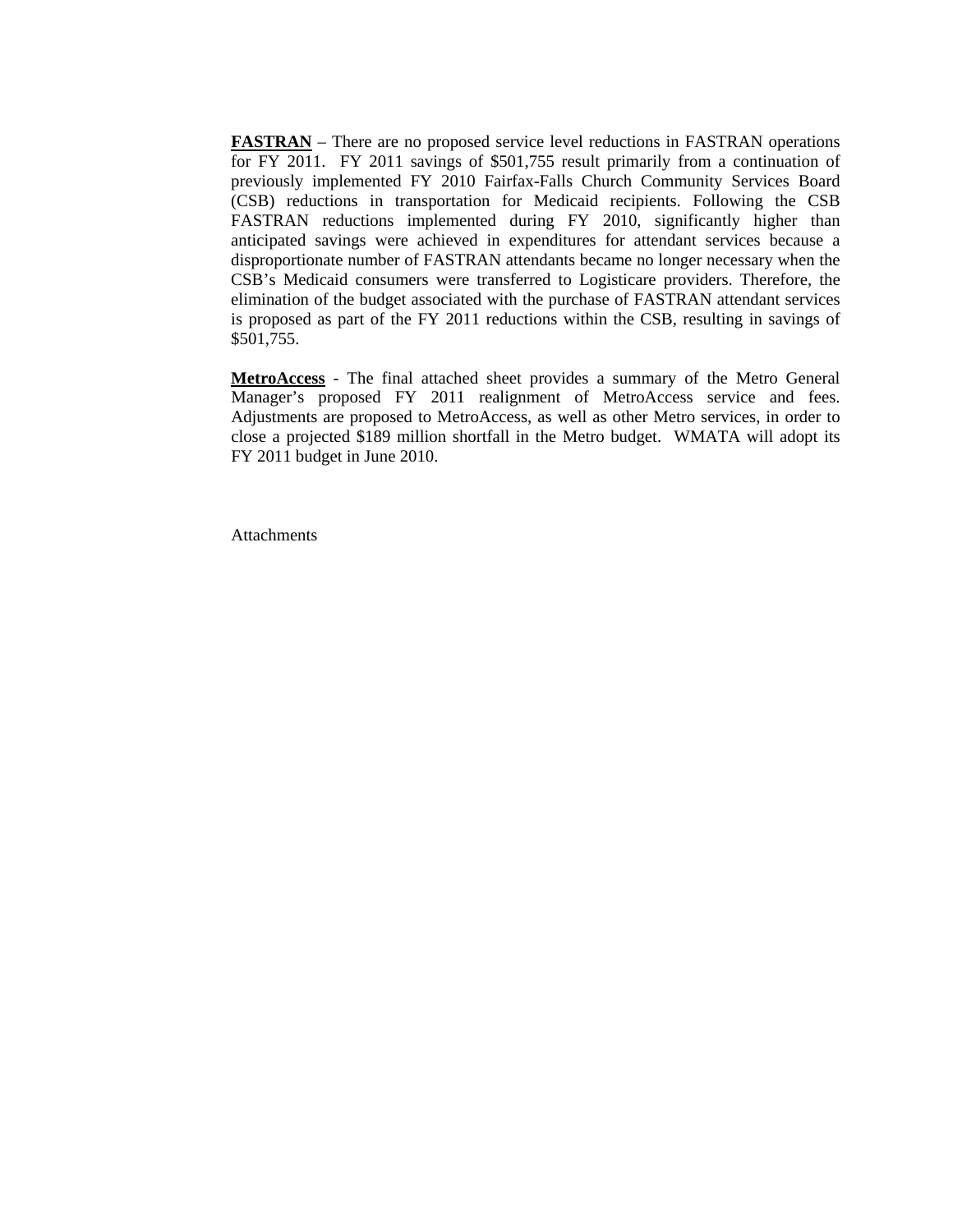# **CONNECTOR**

| <b>CONNECTOR SYSTEM-WIDE - REDUCTION IN STANDBY SERVICES</b> |                                        |                                                     |                                     |                                |                                              |                                                       |                                                |     |                                    |                         |  |  |
|--------------------------------------------------------------|----------------------------------------|-----------------------------------------------------|-------------------------------------|--------------------------------|----------------------------------------------|-------------------------------------------------------|------------------------------------------------|-----|------------------------------------|-------------------------|--|--|
| <b>ALL DIVISIONS</b>                                         | <b>EXPENDITURE</b><br><b>REDUCTION</b> | <b>PROJECTED</b><br><b>PASSENGER</b><br><b>LOSS</b> | <b>REVENUE</b><br>LOSS <sup>*</sup> | <b>NET</b><br><b>REDUCTION</b> | <b>AT RISK</b><br><b>IMPACT</b> <sup>2</sup> | LOW.<br><b>POPULATION MEDIUM, HIGH</b><br><b>RISK</b> | <b>WORK</b><br><b>RELATED</b><br><b>TRAVEL</b> |     | AUTO AVAILABLE   REASON FOR RIDING | <b>HOUSEHOLD INCOME</b> |  |  |
| <b>Reduction in Standby Buses</b>                            | \$835,925                              | n/a                                                 |                                     | \$835,925                      | n/a                                          | n/a                                                   | n/a                                            | n/a | n/a                                |                         |  |  |

Note: Standby Buses are used to ensure timely bus services can continue in the event of bus breakdowns, or to provide back up buses in the event of significant delays or overcrowding.

#### **CONNECTOR SYSTEM-WIDE - FY2011 PROPOSED SERVICE CUTS AFTER APPROXIMATELY 9:00 PM**

| <b>HUNTINGTON DIVISION ELIMINATION OF SERVICE</b><br><b>AFTER APPROXIMATELY 9PM</b> | <b>EXPENDITURE</b><br><b>REDUCTION</b> | <b>PROJECTED</b><br><b>PASSENGER</b><br>Loss <sup>1</sup> | <b>REVENUE</b><br>LOSS <sup>*</sup> | <b>NET</b><br><b>REDUCTION</b> | <b>AT RISK</b><br>IMPACT <sup>2</sup> | LOW,<br>POPULATION MEDIUM, HIGH<br><b>RISK</b> | <b>WORK</b><br><b>RELATED</b><br><b>TRAVEL</b> |            | <b>AUTO AVAILABLE</b> | <b>REASON FOR RIDING</b>        |                 |              | <b>HOUSEHOLD INCOME</b> |         |
|-------------------------------------------------------------------------------------|----------------------------------------|-----------------------------------------------------------|-------------------------------------|--------------------------------|---------------------------------------|------------------------------------------------|------------------------------------------------|------------|-----------------------|---------------------------------|-----------------|--------------|-------------------------|---------|
| <b>Weekday Route Reductions</b>                                                     |                                        |                                                           |                                     |                                |                                       |                                                |                                                | <b>Yes</b> | <b>No</b>             | <b>No</b><br><b>Alternative</b> | Other<br>Reason | $<$ \$30 $k$ | \$30-125k               | $125k+$ |
| #101                                                                                | \$23,230                               | 1,000                                                     | \$1,110                             | \$22.120                       | 39%                                   | Medium                                         | 50%                                            | 37%        | 63%                   | 30%                             | 70%             | 24%          | 56%                     | 21%     |
| #109                                                                                | \$41,814                               | 2,000                                                     | \$2,220                             | \$39,594                       | 45%                                   | Medium                                         | 78%                                            | 42%        | 58%                   | 32%                             | 68%             | 45%          | 46%                     | 9%      |
| $\frac{1}{1151}$                                                                    | \$32,522                               | 3.000                                                     | \$3,330                             | \$29,192                       | 54%                                   | High                                           | 64%                                            | 26%        | 74%                   | 46%                             | 54%             | 45%          | 51%                     | 3%      |
| #152                                                                                | \$32,522                               | 3,000                                                     | \$3,330                             | \$29,192                       | 57%                                   | High                                           | 55%                                            | 27%        | 73%                   | 46%                             | 54%             | 53%          | 39%                     | 8%      |
| #161                                                                                | \$18,584                               | 500                                                       | \$555                               | \$18,029                       | 47%                                   | Medium                                         | 64%                                            | 37%        | 63%                   | 40%                             | 57%             | 37%          | 57%                     | 6%      |
| #162                                                                                | \$16,261                               | 500                                                       | \$555                               | \$15,706                       | 56%                                   | High                                           | 56%                                            | 30%        | 70%                   | 53%                             | 47%             | 48%          | 49%                     | 4%      |
| #231                                                                                | \$16,261                               | 500                                                       | \$555                               | \$15.706                       | 27%                                   | Medium                                         | 91%                                            | 69%        | 31%                   | 11%                             | 89%             | 40%          | 35%                     | 25%     |
| #232                                                                                | \$20.907                               | 500                                                       | \$555                               | \$20,352                       | 35%                                   | Medium                                         | 90%                                            | 52%        | 48%                   | 27%                             | 69%             | 26%          | 68%                     | 6%      |
| #310                                                                                | \$69,690                               | 9,000                                                     | \$9,990                             | \$59,700                       | 59%                                   | High                                           | 53%                                            | 25%        | 75%                   | 49%                             | 51%             | 55%          | 34%                     | 11%     |
| #321                                                                                | \$16,261                               | 3.000                                                     | \$3,330                             | \$12,931                       | 61%                                   | High                                           | 60%                                            | 28%        | 72%                   | 49%                             | 43%             | 56%          | 40%                     | 3%      |
| #331                                                                                | \$69,690                               | 9,000                                                     | \$9,990                             | \$59,700                       | 38%                                   | Medium                                         | 56%                                            | 52%        | 48%                   | 29%                             | 71%             | 37%          | 58%                     | 5%      |
| <b>Weekdays Total</b>                                                               | \$357,742                              | 32,000                                                    | \$35,520                            | \$322.222                      |                                       |                                                |                                                |            |                       |                                 |                 |              |                         |         |
| <b>Saturday Route Reductions</b>                                                    |                                        |                                                           |                                     |                                |                                       |                                                |                                                |            |                       |                                 |                 |              |                         |         |
| #101                                                                                | \$9.850                                | 424                                                       | \$471                               | \$9.379                        | 39%                                   | Medium                                         | 50%                                            | 37%        | 63%                   | 30%                             | 70%             | 24%          | 56%                     | 21%     |
| #109                                                                                | \$12,312                               | 530                                                       | \$588                               | \$11,724                       | 45%                                   | Medium                                         | 78%                                            | 42%        | 58%                   | 32%                             | 68%             | 45%          | 46%                     | 9%      |
| #151                                                                                | \$5.910                                | 636                                                       | \$706                               | \$5.204                        | 54%                                   | High                                           | 64%                                            | 26%        | 74%                   | 46%                             | 54%             | 45%          | 51%                     | 3%      |
| #152                                                                                | \$5,910                                | 636                                                       | \$706                               | \$5,204                        | 57%                                   | High                                           | 55%                                            | 27%        | 73%                   | 46%                             | 54%             | 53%          | 39%                     | 8%      |
| #161                                                                                | \$10,342                               | 636                                                       | \$706                               | \$9,636                        | 47%                                   | Medium                                         | 64%                                            | 37%        | 63%                   | 40%                             | 57%             | 37%          | 57%                     | 6%      |
| #162                                                                                | \$10,342                               | 636                                                       | \$706                               | \$9,636                        | 56%                                   | High                                           | 56%                                            | 30%        | 70%                   | 53%                             | 47%             | 48%          | 49%                     | 4%      |
| #310                                                                                | \$18,714                               | 1,272                                                     | \$1,412                             | \$17,302                       | 59%                                   | High                                           | 53%                                            | 25%        | 75%                   | 49%                             | 51%             | 55%          | 34%                     | 11%     |
| #321                                                                                | \$10,834                               | 1,272                                                     | \$1,412                             | \$9,423                        | 61%                                   | High                                           | 60%                                            | 28%        | 72%                   | 49%                             | 43%             | 56%          | 40%                     | 3%      |
| #322                                                                                | \$10,834                               | 1,272                                                     | \$1,412                             | \$9,423                        | 38%                                   | Medium                                         | 61%                                            | 29%        | 71%                   | 47%                             | 47%             | 45%          | 50%                     | 5%      |
| <b>Saturday Total</b>                                                               | \$95,048                               | 7,314                                                     | \$8,119                             | \$86,929                       |                                       |                                                |                                                |            |                       |                                 |                 |              |                         |         |
| <b>Sunday Route Reductions @ Huntington</b>                                         |                                        |                                                           |                                     |                                |                                       |                                                |                                                |            |                       |                                 |                 |              |                         |         |
| #101                                                                                | \$4.767                                | 228                                                       | \$253                               | \$4.514                        | 39%                                   | Medium                                         | 50%                                            | 37%        | 63%                   | 30%                             | 70%             | 24%          | 56%                     | 21%     |
| #151                                                                                | $\sqrt{$17,478}$                       | 2,052                                                     | \$2,278                             | \$15,201                       | 54%                                   | High                                           | 64%                                            | 26%        | 74%                   | 46%                             | 54%             | 45%          | 51%                     | 3%      |
| #152                                                                                | \$20,656                               | 2,052                                                     | \$2,278                             | \$18,378                       | 57%                                   | High                                           | 55%                                            | 27%        | 73%                   | 46%                             | 54%             | 53%          | 39%                     | 8%      |
| #161                                                                                | \$11.123                               | 684                                                       | \$759                               | \$10,363                       | 47%                                   | Medium                                         | 64%                                            | 37%        | 63%                   | 40%                             | 57%             | 37%          | 57%                     | 6%      |
| #162                                                                                | $\overline{511,123}$                   | 684                                                       | \$759                               | \$10,363                       | 56%                                   | High                                           | 56%                                            | 30%        | 70%                   | 53%                             | 47%             | 48%          | 49%                     | 4%      |
| #310                                                                                | \$15,889                               | 2,052                                                     | \$2,278                             | \$13,612                       | 59%                                   | High                                           | 53%                                            | 25%        | 75%                   | 49%                             | 51%             | 55%          | 34%                     | 11%     |
| #321                                                                                | \$5.826                                | 684                                                       | \$759                               | \$5,067                        | 61%                                   | High                                           | 60%                                            | 28%        | 72%                   | 49%                             | 43%             | 56%          | 40%                     | 3%      |
| #322                                                                                | \$5,826                                | 684                                                       | \$759                               | \$5,067                        | 38%                                   | Medium                                         | 61%                                            | 29%        | 71%                   | 47%                             | 47%             | 45%          | 50%                     | 5%      |
| <b>Sunday Total</b>                                                                 | \$92,688                               | 9.120                                                     | \$10,123                            | \$82,565                       |                                       |                                                |                                                |            |                       |                                 |                 |              |                         |         |
| <b>Total Huntington</b>                                                             | \$545,478                              | 48,434                                                    | \$53,762                            | \$491,716                      |                                       |                                                |                                                |            |                       |                                 |                 |              |                         |         |

**1 Ridership numbers are estimates. Therefore revenue loss is also an estimate and should not be considered exact.**

**2 All demographic data is based on an entire route and ridership for an entire day.**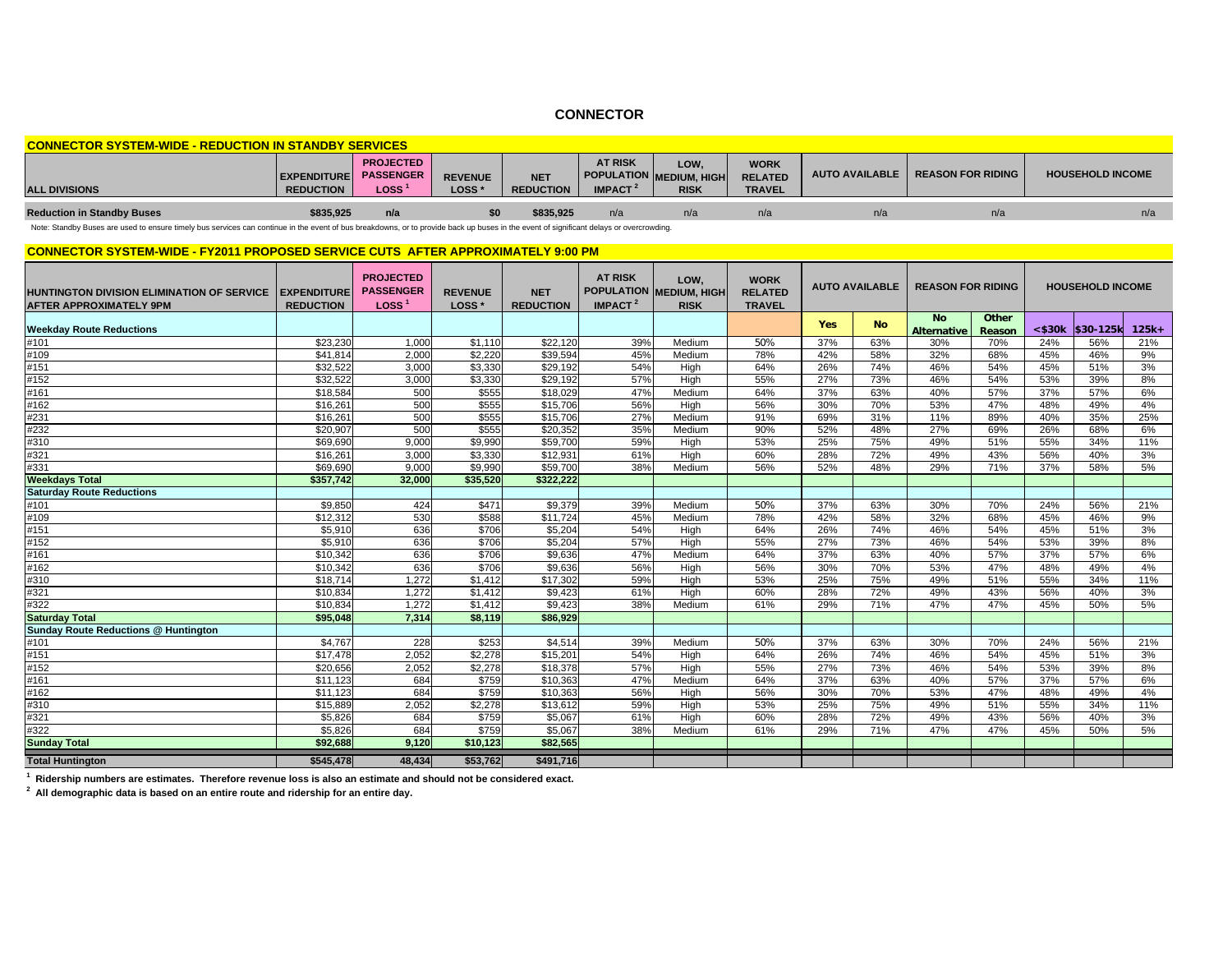| Continued - CONNECTOR SYSTEM-WIDE - FY2011 PROPOSED SERVICE CUTS AFTER APPROXIMATELY 9:00 PM |                                         |                                                           |                                     |                                |                              |                                                | 1.4                                            | 0.5        |                       |                                 |                 |              |                         |         |
|----------------------------------------------------------------------------------------------|-----------------------------------------|-----------------------------------------------------------|-------------------------------------|--------------------------------|------------------------------|------------------------------------------------|------------------------------------------------|------------|-----------------------|---------------------------------|-----------------|--------------|-------------------------|---------|
| <b>RESTON HERNDON DIVISION ELIMINATION OF</b><br><b>SERVICE AFTER APPROXIMATELY 9PM</b>      | <b>LEXPENDITURE</b><br><b>REDUCTION</b> | <b>PROJECTED</b><br><b>PASSENGER</b><br>LOSS <sup>®</sup> | <b>REVENUE</b><br>LOSS <sup>*</sup> | <b>NET</b><br><b>REDUCTION</b> | <b>AT RISK</b><br>IMPACT $2$ | LOW,<br>POPULATION MEDIUM, HIGH<br><b>RISK</b> | <b>WORK</b><br><b>RELATED</b><br><b>TRAVEL</b> |            | <b>AUTO AVAILABLE</b> | <b>REASON FOR RIDING</b>        |                 |              | <b>HOUSEHOLD INCOME</b> |         |
| <b>Weekday Route Reductions</b>                                                              |                                         |                                                           |                                     |                                |                              |                                                |                                                | <b>Yes</b> | <b>No</b>             | <b>No</b><br><b>Alternative</b> | Other<br>Reason | $<$ \$30 $k$ | \$30-125k               | $125k+$ |
| #425                                                                                         | \$55,752                                | 12,000                                                    | \$13,320                            | \$42,432                       | 39%                          | Medium                                         | 94%                                            | 36%        | 64%                   | 40%                             | 59%             | 13%          | 72%                     | 14%     |
| #427                                                                                         | \$37,168                                | 8,000                                                     | \$8,880                             | \$28,288                       | 36%                          | Medium                                         | 94%                                            | 48%        | 52%                   | 36%                             | 59%             | 16%          | 70%                     | 14%     |
| #463                                                                                         | \$13,938                                | 1,000                                                     | \$1,110                             | \$12,828                       |                              |                                                |                                                |            |                       |                                 |                 |              |                         |         |
| #505                                                                                         | \$46,460                                | 3.243                                                     | \$3,600                             | \$42,860                       | 36%                          | Medium                                         | 62%                                            | 51%        | 49%                   | 31%                             | 65%             | 26%          | 60%                     | 14%     |
| #552                                                                                         | \$13,938                                | 1,000                                                     | \$1,110                             | \$12,828                       | 13%                          | Low                                            | 99%                                            | 84%        | 16%                   | 15%                             | 78%             | 8%           | 48%                     | 44%     |
| #574                                                                                         | \$69,690                                | 6,000                                                     | \$6.660                             | \$63,030                       | 61%                          | High                                           | 44%                                            | 20%        | 80%                   | 52%                             | 43%             | 49%          | 45%                     | 6%      |
| #605                                                                                         | \$60,398                                | 9,000                                                     | \$9,990                             | \$50,408                       | 59%                          | High                                           | 47%                                            | 21%        | 79%                   | 47%                             | 54%             | 54%          | 40%                     | 6%      |
| #621                                                                                         | \$41,814                                | 6,000                                                     | \$6,660                             | \$35,154                       | 33%                          | Medium                                         | 56%                                            | 47%        | 53%                   | 29%                             | 70%             | 18%          | 75%                     | 8%      |
| #927                                                                                         | \$9,292                                 | 1,000                                                     | \$1.110                             | \$8,182                        | 28%                          | Medium                                         | 76%                                            | 54%        | 46%                   | 54%                             | 46%             | 24%          | 73%                     | 3%      |
| #980                                                                                         | \$13,938                                | 6.000                                                     | \$6,660                             | \$7,278                        | 10%                          | Low                                            | 95%                                            | 81%        | 19%                   | 4%                              | 95%             | 6%           | 58%                     | 37%     |
| RIBS <sub>1</sub>                                                                            | \$74,336                                | 12,000                                                    | \$13,320                            | \$61,016                       | 72%                          | High                                           | 57%                                            | 0%         | 100%                  | 55%                             | 36%             | 55%          | 40%                     | 5%      |
| RIBS <sub>2</sub>                                                                            | \$74,336                                | 12,000                                                    | \$13,320                            | \$61,016                       | 66%                          | High                                           | 60%                                            | 18%        | 82%                   | 59%                             | 41%             | 60%          | 38%                     | 2%      |
| RIBS <sub>3</sub>                                                                            | \$74,336                                | 12,000                                                    | \$13,320                            | \$61,016                       | 80%                          | High                                           | 62%                                            | 9%         | 91%                   | 79%                             | 18%             | 70%          | 25%                     | 5%      |
| RIBS <sub>4</sub>                                                                            | \$37,168                                | 6,000                                                     | \$6,660                             | \$30,508                       | 72%                          | High                                           | 57%                                            | 11%        | 89%                   | 67%                             | 31%             | 59%          | 41%                     |         |
| <b>Weekdays Total</b>                                                                        | \$622,564                               | 95,243                                                    | \$105.720                           | \$516.844                      |                              |                                                |                                                |            |                       |                                 |                 |              |                         |         |
| <b>Saturday Route Reductions</b>                                                             |                                         |                                                           |                                     |                                |                              |                                                |                                                |            |                       |                                 |                 |              |                         |         |
| #505 EB                                                                                      | \$14,774                                | 1,908                                                     | \$2,118                             | \$12,656                       | 36%                          | Medium                                         | 62%                                            | 51%        | 49%                   | 31%                             | 65%             | 26%          | 60%                     | 14%     |
| #505 WB                                                                                      | \$14,774                                | 1,908                                                     | \$2,118                             | \$12,656                       | 36%                          | Medium                                         | 62%                                            | 51%        | 49%                   | 31%                             | 65%             | 26%          | 60%                     | 14%     |
| #574                                                                                         | \$10,342                                | 477                                                       | \$529                               | \$9,813                        | 61%                          | High                                           | 44%                                            | 20%        | 80%                   | 52%                             | 43%             | 49%          | 45%                     | 6%      |
| RIBS <sub>1</sub>                                                                            | \$8,865                                 | 954                                                       | \$1,059                             | \$7,806                        | 72%                          | High                                           | 57%                                            | 0%         | 100%                  | 55%                             | 36%             | 55%          | 40%                     | 5%      |
| RIBS <sub>2</sub>                                                                            | \$11,819                                | 954                                                       | \$1.059                             | \$10,760                       | 66%                          | High                                           | 60%                                            | 18%        | 82%                   | 59%                             | 41%             | 60%          | 38%                     | 2%      |
| RIBS <sub>3</sub>                                                                            | \$10,342                                | 954                                                       | \$1,059                             | \$9,283                        | 80%                          | High                                           | 62%                                            | 9%         | 91%                   | 79%                             | 18%             | 70%          | 25%                     | 5%      |
| RIBS <sub>4</sub>                                                                            | \$7,880                                 | 636                                                       | \$706                               | \$7,174                        | 72%                          | High                                           | 57%                                            | 11%        | 89%                   | 67%                             | 31%             | 59%          | 41%                     | $\sim$  |
| <b>Saturday Total</b>                                                                        | \$78,796                                | 7.791                                                     | \$8,648                             | \$70,148                       |                              |                                                |                                                |            |                       |                                 |                 |              |                         |         |
|                                                                                              |                                         |                                                           |                                     |                                |                              |                                                |                                                |            |                       |                                 |                 |              |                         |         |
| <b>TOTAL RESTON HERNDON</b>                                                                  | \$701,360                               | 103,034                                                   | \$114,368                           | \$586,992                      |                              |                                                |                                                |            |                       |                                 |                 |              |                         |         |
|                                                                                              |                                         |                                                           |                                     |                                |                              |                                                |                                                |            |                       |                                 |                 |              |                         |         |
| <b>TOTAL SYSTEM-WIDE REDUCTIONS</b>                                                          | \$2.082.763                             |                                                           | \$168.129                           | \$1,914,633                    |                              |                                                |                                                |            |                       |                                 |                 |              |                         |         |

**1 Ridership numbers are estimates. Therefore revenue loss is also an estimate and should not be considered exact.**

**2 All demographic data is based on an entire route and ridership for an entire day.**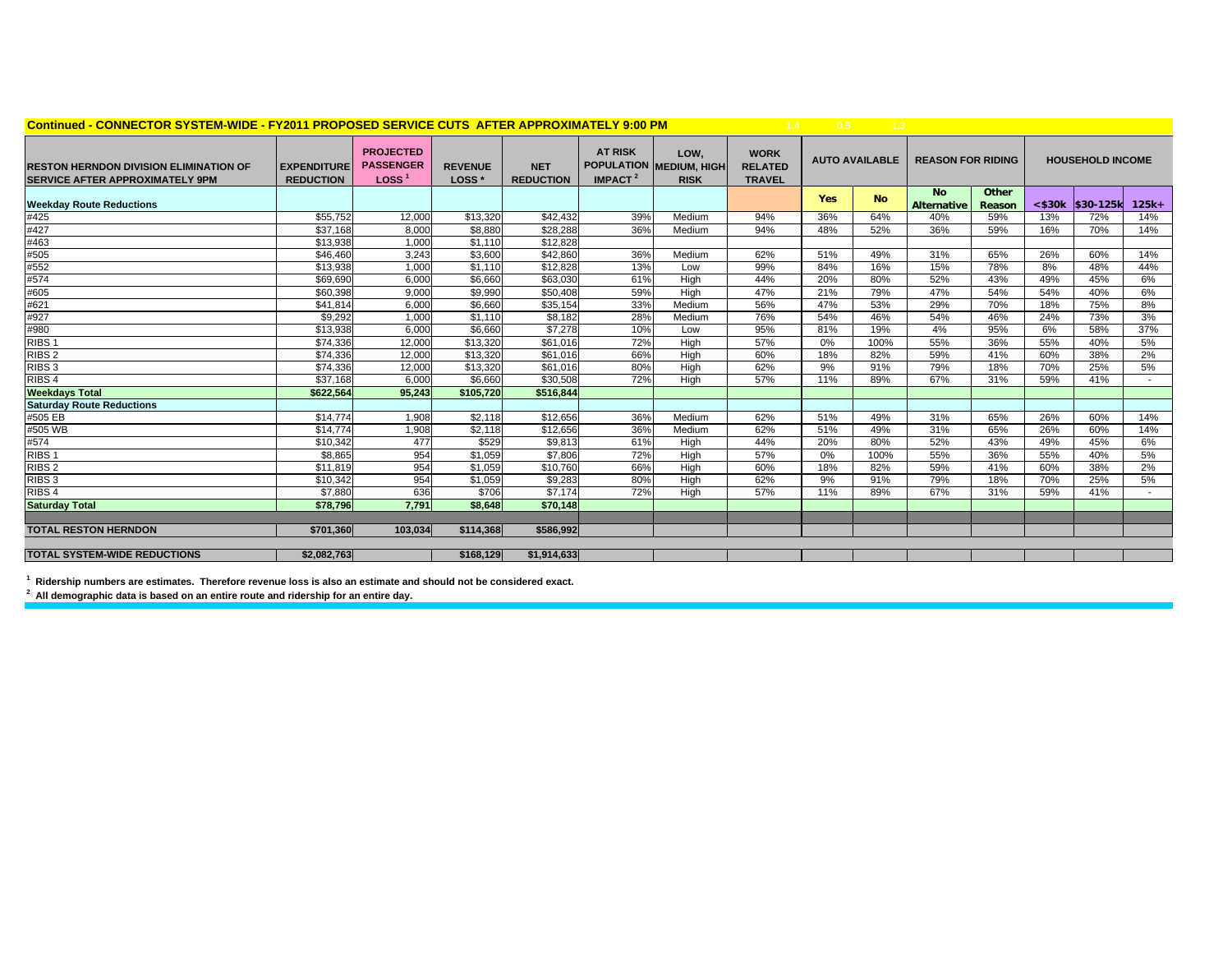#### **CONNECTOR - FY2011 PROPOSED SERVICE ELIMINATIONS TO THE RESTON HERNDON DIVISION\***

| <b>RESTON HERNDON SERVICE ELIMINATIONS AND</b><br><b>ADJUSTMENTS</b> | <b>EXPENDITURE</b><br><b>REDUCTION</b> | <b>PROJECTED</b><br><b>PASSENGER</b><br>LOSS/(GAIN) <sup>1</sup> | <b>REVENUE</b><br>LOSS <sup>*</sup> | <b>NET</b><br><b>REDUCTION</b> | <b>AT RISK</b><br><b>IMPACT</b> | LOW,<br>POPULATION MEDIUM, HIGH<br><b>RISK</b> | <b>WORK</b><br><b>RELATED</b><br><b>TRAVEL</b> |            | <b>AUTO AVAILABLE</b> | <b>REASON FOR RIDING</b>        |                 |              | <b>HOUSEHOLD INCOME</b> |                          |
|----------------------------------------------------------------------|----------------------------------------|------------------------------------------------------------------|-------------------------------------|--------------------------------|---------------------------------|------------------------------------------------|------------------------------------------------|------------|-----------------------|---------------------------------|-----------------|--------------|-------------------------|--------------------------|
| Discontinue all Sunday @ Reston Herndon:                             |                                        |                                                                  |                                     |                                |                                 |                                                |                                                | <b>Yes</b> | <b>No</b>             | <b>No</b><br><b>Alternative</b> | Other<br>Reason | $<$ \$30 $k$ | \$30-125k               | $125k+$                  |
| 505<br>574<br>605<br>950                                             | \$160.968                              | 18.773                                                           | \$20,838                            | \$140.130                      | 36%                             | Medium                                         | 62%                                            | 51%        | 49%                   | 31%                             | 65%             | 26%          | 60%                     | 14%                      |
|                                                                      | \$146.817                              | 9.307                                                            | \$10.331                            | \$136.487                      | 61%                             | High                                           | 44%                                            | 20%        | 80%                   | 52%                             | 43%             | 49%          | 45%                     | 6%                       |
|                                                                      | \$115.568                              | 15,526                                                           | \$17,234                            | \$98,334                       | 59%                             | High                                           | 47%                                            | 21%        | 79%                   | 47%                             | 54%             | 54%          | 40%                     | 6%                       |
|                                                                      | \$349.777                              | 68,801                                                           | \$76.369                            | \$273,408                      | 50%                             | Medium                                         | 47%                                            | 35%        | 65%                   | 39%                             | 61%             | 47%          | 42%                     | 10%                      |
| Ribs 1                                                               | \$79,023                               | 9,958                                                            | \$11,053                            | \$67,970                       | 72%                             | High                                           | 57%                                            | 0%         | 100%                  | 55%                             | 36%             | 55%          | 40%                     | 5%                       |
| Ribs 2                                                               | \$79,394                               | 15.264                                                           | \$16,943                            | \$62,451                       | 66%                             | High                                           | 60%                                            | 18%        | 82%                   | 59%                             | 41%             | 60%          | 38%                     | 2%                       |
| Ribs 3                                                               | \$78.705                               | 15,101                                                           | \$16.762                            | \$61.943                       | 80%                             | High                                           | 62%                                            | 9%         | 91%                   | 79%                             | 18%             | 70%          | 25%                     | 5%                       |
| Ribs 4                                                               | \$39,617                               | 9,355                                                            | \$10,384                            | \$29,233                       | 72%                             | High                                           | 57%                                            | 11%        | 89%                   | 67%                             | 31%             | 59%          | 41%                     | $\overline{\phantom{a}}$ |
| Ribs <sub>5</sub>                                                    | \$40,889                               | 3.168                                                            | \$3.516                             | \$37,372                       | 72%                             | High                                           | 57%                                            | 11%        | 89%                   | 67%                             | 31%             | 59%          | 41%                     |                          |
| <b>Sunday at Reston Herndon Total</b>                                | \$1.090.758                            | 165,253                                                          | \$183.431                           | \$907,327                      |                                 |                                                |                                                |            |                       |                                 |                 |              |                         |                          |
|                                                                      |                                        |                                                                  |                                     |                                |                                 |                                                |                                                |            |                       |                                 |                 |              |                         |                          |
| <b>Route Discontinuations and Adjustments</b>                        |                                        |                                                                  |                                     |                                |                                 |                                                |                                                |            |                       |                                 |                 |              |                         |                          |
| Discontinue route #929                                               | \$399.017                              | 29,750                                                           | \$33,023                            | \$365,995                      | 36%                             | Medium                                         | 100%                                           | 41%        | 59%                   | 21%                             | 80%             | 3%           | 91%                     | 6%                       |
| Discontinue route #952                                               | \$143,343                              | 59,500                                                           | \$66,045                            | \$77,298                       | 32%                             | Medium                                         | 98%                                            | 48%        | 52%                   | 26%                             | 75%             | 19%          | 77%                     | 14%                      |
| Discontinue route #951                                               | \$151,483                              | 39,750                                                           | \$44,123                            | \$107,360                      | 29%                             | Medium                                         | 98%                                            | 50%        | 50%                   | 30%                             | 71%             | 9%           | 74%                     | 17%                      |
| Discontinue route #553                                               | \$216, 113                             | 31,200                                                           | \$34,632                            | \$181,481                      | 14%                             | Low                                            | 92%                                            | 75%        | 25%                   | 9%                              | 86%             | 3%           | 58%                     | 38%                      |
| Discontinue routes #552, #554 and #557                               | \$854,111                              | 183,000                                                          | \$203,130                           | \$650.981                      | 9%                              | Low                                            | 95%                                            | 85%        | 15%                   | 8%                              | 87%             | 4%           | 51%                     | 45%                      |
| Replace routes #552, #554 and #557 with Route #580                   | (\$696,900                             | (164,700                                                         | (S182.817)                          | (\$514,083                     | <b>NA</b>                       |                                                |                                                |            |                       |                                 |                 |              |                         |                          |
| Re-route Route #585 through Reston-East                              | (\$36,239                              | 16,650                                                           | \$18,482                            | (\$54.720)                     | <b>NA</b>                       |                                                |                                                |            |                       |                                 |                 |              |                         |                          |
| Discontinue Route #427 mid-day                                       | \$139,380                              | 8,675                                                            | \$9,629                             | \$129,751                      | 36%                             | Medium                                         | 94%                                            | 48%        | 52%                   | 36%                             | 59%             | 16%          | 70%                     | 14%                      |
| Discontinue Route #425 mid-day                                       | \$139,380                              | 8,675                                                            | \$9,629                             | \$129,751                      | 39%                             | Medium                                         | 94%                                            | 36%        | 64%                   | 40%                             | 59%             | 13%          | 72%                     | 14%                      |
| <b>Weekdays Total</b>                                                | \$1,309,689                            | 212,500                                                          | \$235.875                           | \$1,073,814                    |                                 |                                                |                                                |            |                       |                                 |                 |              |                         |                          |
| TOTAL RESTON HERNDON ROUTE ELIMINATIONS                              |                                        |                                                                  |                                     |                                |                                 |                                                |                                                |            |                       |                                 |                 |              |                         |                          |
| <b>AND ADJUSTMENTS</b>                                               | \$2,400,447                            | 377.753                                                          | \$419,306                           | \$1,981,141                    |                                 |                                                |                                                |            |                       |                                 |                 |              |                         |                          |

**\* Chart represents entire elimination of Sunday and some weekday service at the Herndon facility.**

**1 Ridership numbers are estimates. Therefore revenue loss is also an estimate and should not be considered exact.**

**Criteria for all charts is based on: % of income less than \$30,000/year, % of riders with no automobile, % of riders with no other means for making trip. A weighted average is calculated and the following percentages are applied: Low Impact: 0% to 25% Medium Impact: 26% - 50%**

**High Impact: greater than 50%**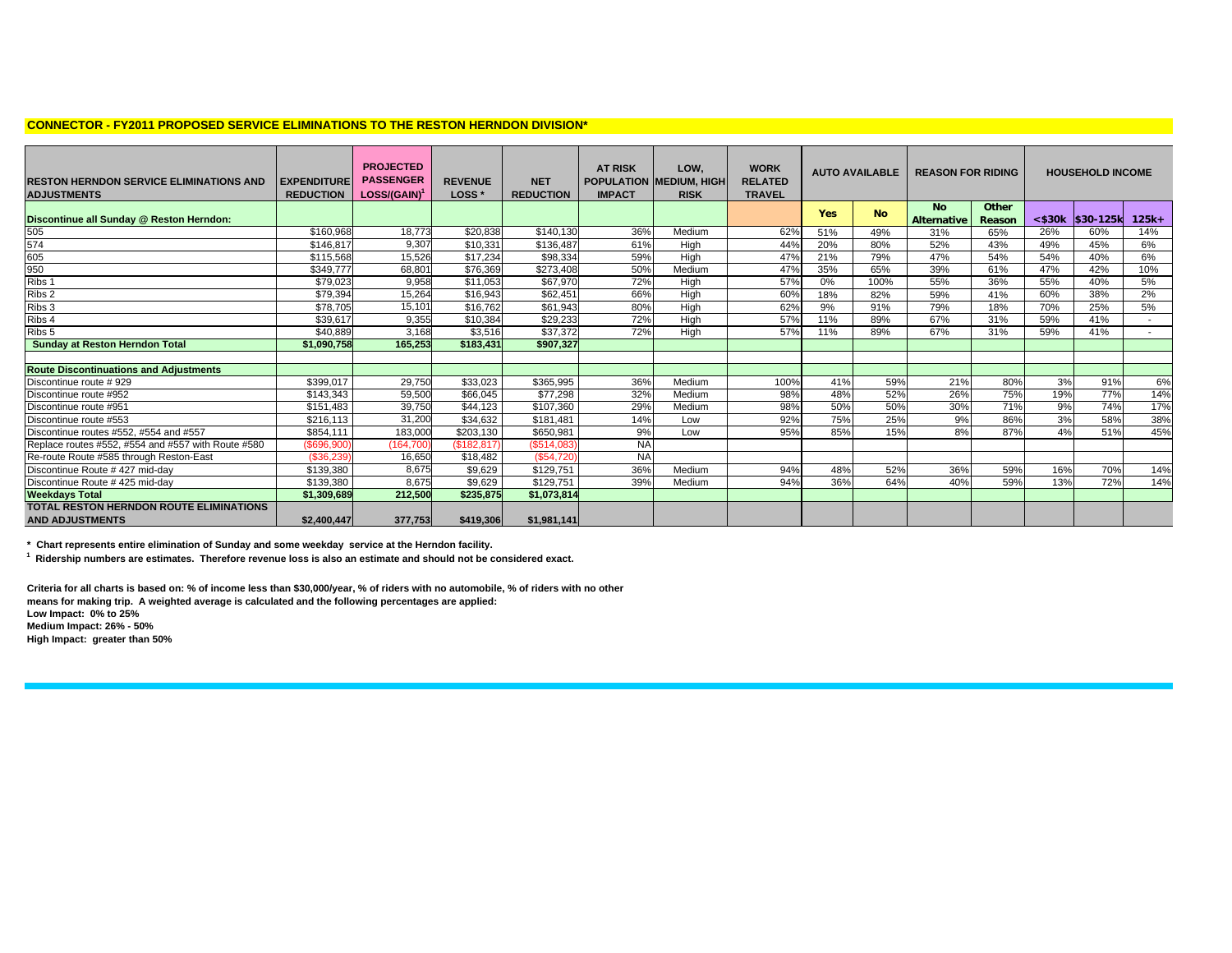## **FASTRAN**

#### **FASTRAN - FY 2011 PROPOSED FASTRAN REDUCTIONS**

There are no proposed service level reductions in FASTRAN operations for FY 2011. There are, however, reductions within the FASTRAN system that are expected to be mitigated by various factors. These reductions, and mitigat explanations, include:

As part of the reductions within the Fairfax-Falls Church Community Services Board (CSB), the elimination of the purchase of FASTRAN attendant services for all remaining individuals with intellectual disabilities (ID) rece is proposed. Following the CSB FASTRAN reductions implemented during FY 2010, significantly higher than anticipated savings were achieved in expenditures for attendant services because a disproportionate number of FASTRAN attendants became no longer necessary when the CSB's Medicaid consumers with ID were transferred to Logisticare providers.

■ As part of the consolidation of the Department of Systems Management for Human Services and the Department of Community and Recreation Services, 2/2.0 SYE FASTRAN positions are proposed for elimination, including 1/1.0 Transit Scheduler II and 1/1.0 SYE Transit Monitor. The impact of these reductions will be manageable because of significant efficiencies gained through restructuring, cross-training of existing staff, and streamlining of